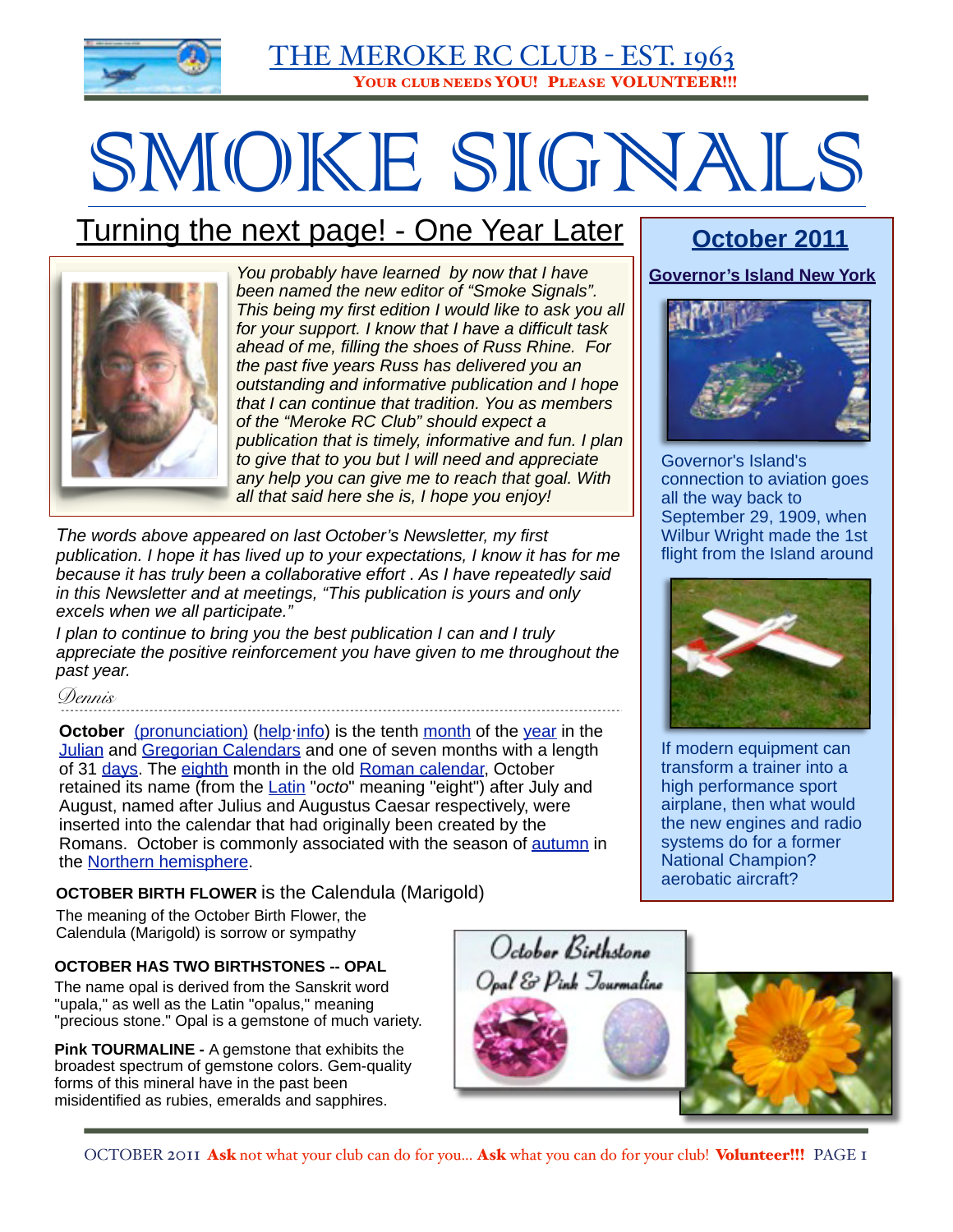

### **ABANDONED & LITTLE KNOWN AIRFIELDS -** NEW YORK

**GOVERNOR'S ISLAND ARMY AIRFIELD, GOVERNOR'S ISLAND, NY**

40.69 North / 74.02 West (South of Manhattan, NY)

How many residents of New York City know about this former military airfield which was located on an island in the middle of New York Harbor, right next to the Statue of Liberty?

Governor's Island's connection to aviation goes all the way back to September 29, 1909, when Wilbur Wright made the 1st flight from the Island around the Statue of Liberty.

Another historic flight occurred on May 29, 1910, when Glenn Curtis landed on the Island to complete his flight from Albany and win a \$10,000 prize offered by Joseph Pulitzer, publisher of the New York World.

During the next few years other flights from the Island were made by aviation pioneers, and from May 1916 to March 1917, an aviation training center was operated there. With the approval of Major General Leonard Wood, Commander of Governors Island, a group of civilians established the flying school to promote the development of military aviation.



the [NYCityMap,](http://gis.nyc.gov/doitt/nycitymap/) courtesy of Chris Kennedy).

The earliest depiction which has been located of Governor's Islandwas 1924 aerial view (from the [NYCityMap,](http://gis.nyc.gov/doitt/nycitymap/) courtesy of Chris Kennedy).It showed a cleared grass northeast/southwest runway, with a row of buildings (hangars?) along the southeast side.

A memorial in honor of the early Governor's Island flights was erected on the south side of Liggett Hall on December 17, 1954 by the "Early Birds", an organization of "those who flew solo before December 17, 1916."

 The next phase in the timeline of Governor's Island's connection to aviation came in the 1950s, when the U.S. Army established a grass landing strip on the island. The date of establishment of the Governor's Island Army Airfield has not been precisely determined. It evidently was constructed at some point between 1950-57, as it was not yet depicted on the 1950 NY Sectional Chart (courtesy of Mike Keefe).

The only photo which has been located showing aircraft on Governor's Island was a 1954 aerial view, which depicted a total of 5 single-engine aircraft parked along the northwest side of the grass runway.



An undated (circa 1955?) aerial view looking north at Governor's Island (courtesy of Ed Drury),

with the Manhattan skyline visible in the background. The runway was still recognizable in the center of the island, but it was already bracketed by several baseball diamonds.

The 1960 Jeppesen Airway Manual (courtesy of Chris Kennedy) depicted Governor's Island AAF as having a single 2,140' unpaved Runway 4/22.

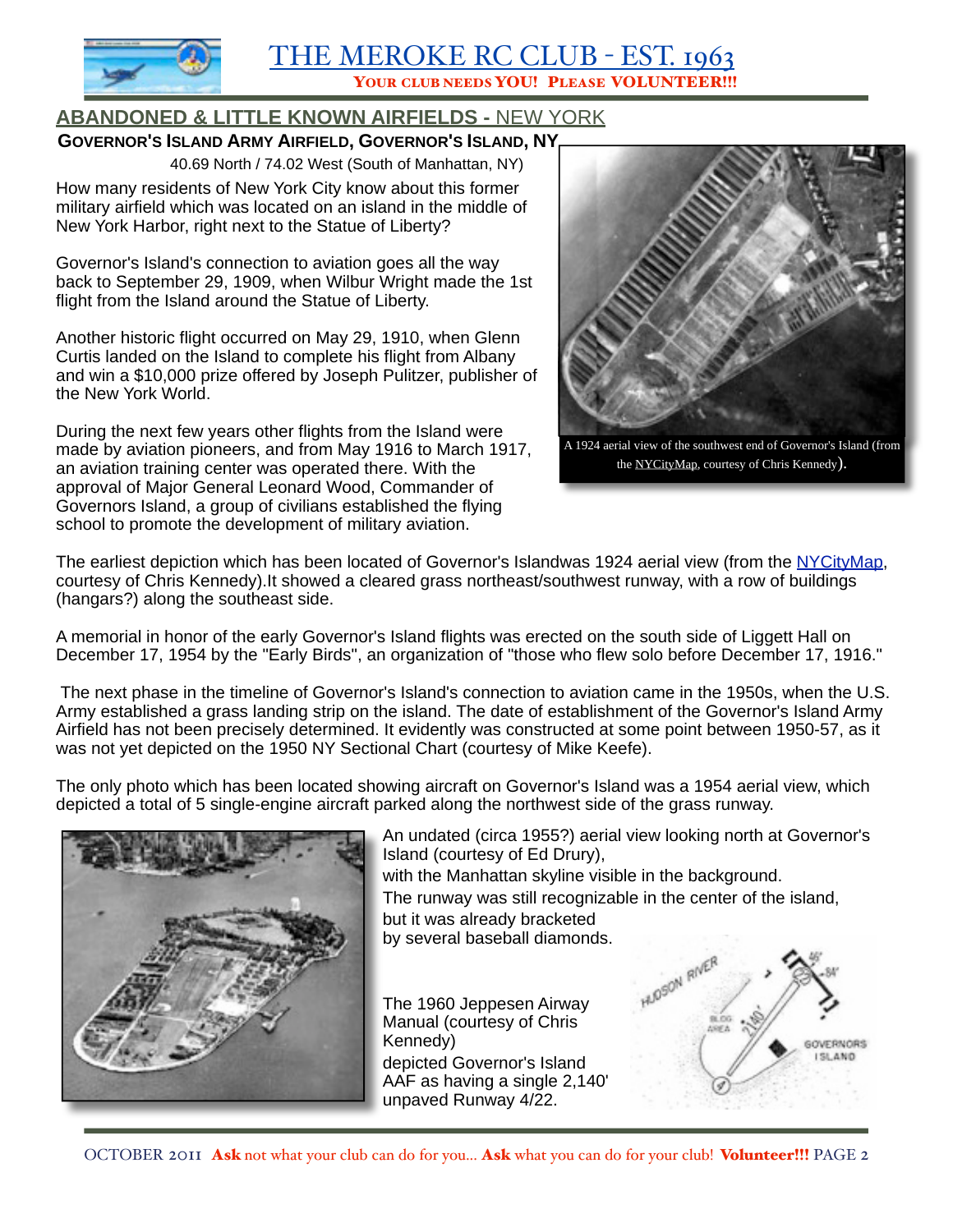

### **Governor's Island, NY**

The Governor's Island AAF was evidently closed (for reasons unknown) at some point between 1962-65, as it was no longer depicted on the 1965 NY Sectional Chart (courtesy of John Voss).

 By 1966, Governor's Island itself had been ceded by the Army to the Coast Guard,who apparently did not find any need for an airfield on their new island. A 1966 aerial view showed the runway remained clear, but there were no aircraft visible on the field.

 A 1980 aerial view showed that baseball fields had covered the former runway at some point between 1966-80.

The Coast Guard vacated Governor's Island in 1996. The island was planned to be reopened as a park, but those plans have been continually delayed, and the island was still not open to the public as of 2004. A circa 2001-2005 USGS aerial photo showed the area formerly occupied

A 2009 photo by Ronald Claiborne of the monument commemorating Governor's Island's early aviation history.





by the grass runway on Governor's Island to still remain open.

The text on the monument reads: "Early aviation history was made here when these pioneers flew powered aircraft to and from this site between 1909-16.

Wilbur Wright, Lincoln Beachy, Glenn Curtiss, Eugene Ely, Charles Hamilton, Hugh Robinson, Harry Atwood, James Ward, Harry Jones. Albert Heinrich, Harold Kanther, Victor Carlstrom, Steve MacGordon, Raynal Bolling, Ruth Law. From May 1916 to March 1917, members of the Governors Island Training Corps flight trained here. Captain Philip Carroll – Commanding, Filip Bjorklund – Instructor, Charles Reed, Lawrence Sperry, Walter Struthers, Hobart Baker, William Aarned, Al Sturtevant, Frederick Blakeman. Edwin Post, Stedman Hanks, William Walton, Cord Meyer, Albert Gaines, Charles Wiman, Howard Lapsley, James Miller, John Rutherford, Seth Low. Major General Leonard Wood, U.S.A. - Commanding, Headquarters, Eastern Department.

Erected under the auspices of the Early Birds, an organization of those who flew solo before December 17, 1916."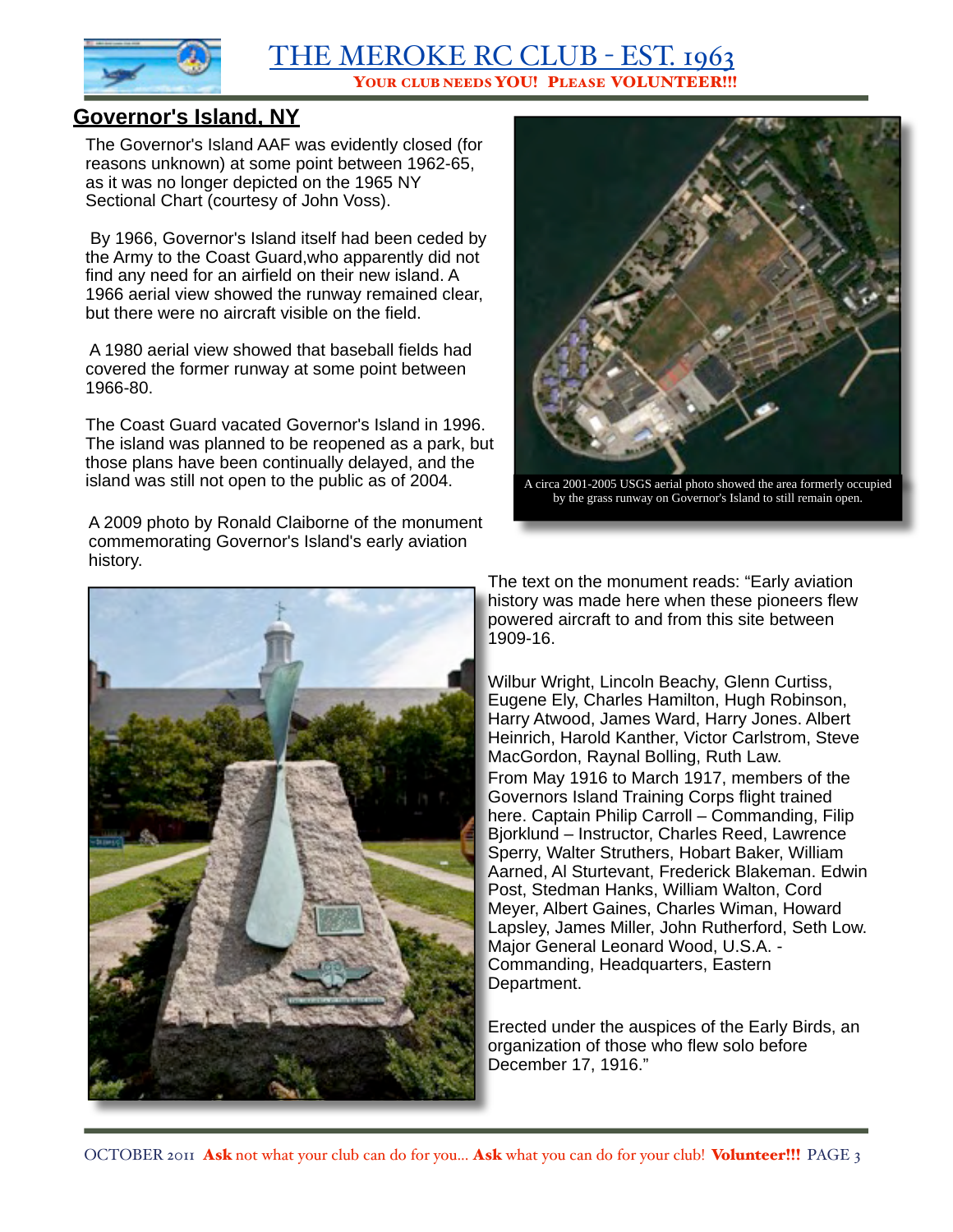

### **TOWER HOBBIES KAOS 40 MKII**

*I am printing excerpts of the Kaos review which was posted at the "Sport Aviator" website on Wednesday, August 17, 2011. The article includes the complete assembly process which you can access at [http://masportaviator.com/2007/11/16/kaos-40-mk-ii-arf/.](http://masportaviator.com/2007/11/16/kaos-40-mk-ii-arf/)*

Just recently, Sport Aviator reviewed a nearly 50- year old design, the [Carl Goldberg Falcon 56.](http://www.masportaviator.com/va.asp?ArticleName=Carl%20Goldberg%20Falcon%2056) Originally a basic trainer only, the Falcon 56 is now one of the best advanced trainers and all-around sport airplanes available. The Falcon's increased mission parameters were not due to any airframe modifications but rather because of the progress in radios and engines. The first Falcon 56's had only two channels, rudder and elevator. The engine ran only at full power or off (much like a WW I rotary engine). The very weak engines of the 1950's and early 60's could not power the Falcon through outside maneuvers such as inverted loops.



But give the Falcon 56 a modern, nearly 2 HP, .46 engine and a "full-house" radio system (the old term for 4-channel RC equipment) and the aircraft can perform almost any maneuver the pilot chooses. Rather than make the Falcon 56's design "dated", the addition of modern equipment has served only to increase the Falcon 56's scope and performance levels. Yet the Falcon 56's basic trainer design shows through in its ease of handling and excellent slow speed performance.

If modern equipment can transform a trainer into a high performance sport airplane, then what would the new engines and radio systems do for a former National Champion aerobatic aircraft? We decided to find out. There is just such a Champion airplane still being manufactured. Even better, this National Champion is now an Almost-Ready-to-Fly [\(ARF\)](http://masportaviator.com/2007/11/16/kaos-40-mk-ii-arf/popUp%28%27def.asp?word=ARF%27%29) kit.

The Tower Hobbies Kaos 40 MK II is almost identical to the world-famous Kaos 60 designed by Joseph Bridi in the mid-1960's. This early Precision Aerobatic (Pattern) airplane won an uncounted number of aerobatic contests and the Nationals as well. In its time the Kaos, and later versions the Super Kaos and Utter Kaos, served as the definition of a Pattern Champion. Its wing and general layout went on to inspire one of the 1970's all-time great Pattern airplanes, the Dirty Birdi. The airplane has earned its competition credentials over the decades but what about today?

As we discuss this airplane, keep in mind a few truths. First, even the best .60 cu. in. engines of the 1960's produced only about 1.4 hp, not the 2 + hp of today. This means that performance aircraft



had to be very light for maximum performance. Second, there were no computer radios then that allowed the pilot to adjust for "walking" in knife-edge flight, unwanted pulling out of down lines or roll coupling with rudder. Therefore, the airplane itself had to be designed to minimize or eliminate these bad tendencies without radio "mixing" to save it. Only the very best designs could do so and the Kaos 60 was one of them.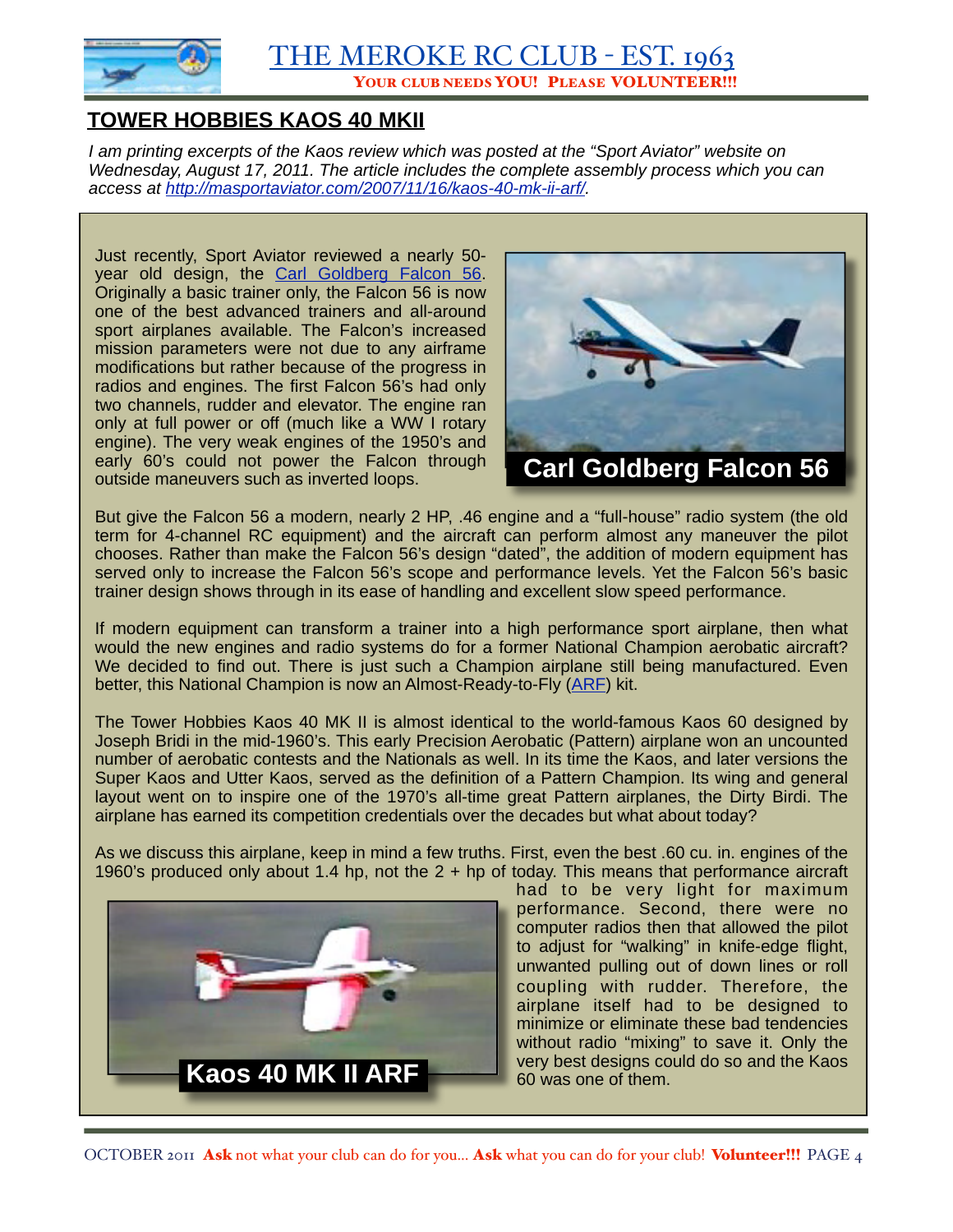

#### **TOWER HOBBIES KAOS 40 MKII**

### **POWER**

The Tower Hobbies Kaos 40 MK II ARF uses the now standard metal "clamp" mount to hold the engine in place. This mount adapts to a wide variety of engines with only minor adjustments. The Tower Hobbies .46 engine chosen for the Kaos fit right into the mount without modifications. In fact it is a perfect fit and did not have any side play so thrust alignment was easy.

The Tower Hobbies .46 is a very good match for this airplane. Yes, I know you have read that phrase in every model airplane review published since models switched from rubber motors to fueled engines. However, here it is true. First, the Tower .46 is an excellent engine that is way under-priced at



only \$80. This seems about the right engine price for an airplane that is also under priced at only \$110. Both the engine and airplane are equally under priced! (Let's hope the Tower people don't read this and raise the prices.)



Second, the Tower Hobbies .46 engine uses a small crankcase. The crankcase is narrower than many other 46-size engines resulting in a light weight motor. The Kaos 40 MK II and the original Kaos designs were light-weight designs by today's standards and that low weight was the secret to both airplanes' excellent performances. The light-weight engine is a perfect weight match for the designed-light Kaos.

But most importantly, this engine has the ability to turn an APC 11 x 6 inch propeller above 11,300 rpm, on 15% nitromethane fuel, while able to idle reliably at around 2,200 rpm. Power is very important when flying sport and precision aerobatics. Excess power keeps the vertical maneuvers straight and crisp without wandering. However, a reliable, slow idle is also important whether flying sport or precision aerobatics. The slow idle acts a brake in the vertical down lines preventing the airplane from gaining too much airspeed which can hurry the pilot or worse, make the maneuver look "rushed".

The Tower Hobbies .46 engine is good at both ends of the performance spectrum. Its size, weight, cost and performance makes it a true perfect match for the Kaos even if you have heard that a thousand times before.

The Engine seems a perfect fit. The Kaos has a factory cut section to make room for the engine's rear mounted highspeed needle valve. However, you may want to turn the needle valve "clicker" around for extra clearance rather than as shown in the photo. Notice in the photo that a small "V" is cut into the fuselage top. This provides clearance for the fuel hose. Fuel-proof this small cut with some thin CAA. The engine sets as far back as possible in the mount.

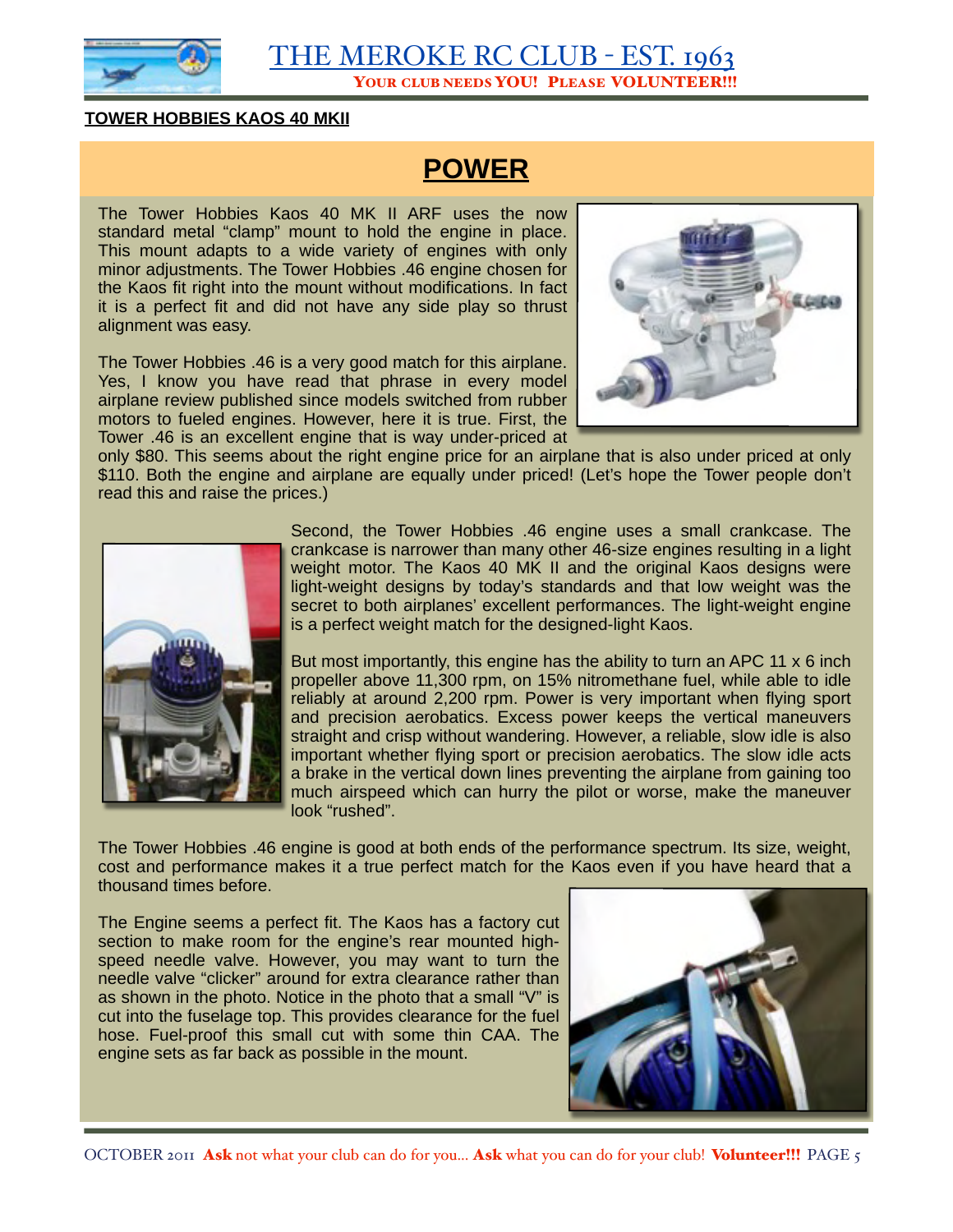

#### **HANGAR 9 - SPITFIRE MKII 60 ARF**

## **IN THE AIR**

The Kaos 40 has a wide-stance main gear and a nose wheel. There is nothing hard about taxiing that setup even on rough grass. Adding a small amount of "up" elevator lifted the nose wheel slightly as the throttle was slowly advanced. The Kaos started to accelerate on the runway. It was almost time to rotate for liftoff but, before that happened, the Kaos lifted itself into the air. The initial climb angle seemed a little steep (photo 36) so the nose was lowered to what seemed a sustainable climb angle (photo 37).

Actually, there was no reason to adjust the climb angle. The Kaos had no trouble maintaining a steep angle. Its light weight construction combined with the powerful engine gave the airplane an average 1,700 fpm climb rate at about 44 mph. This combination would not be lacking climb power any time soon.

The Kaos was happy flying around at about 55 mph. At this speed, steep turns required very little elevator input to remain level. This was also a good starting airspeed for entering vertical maneuvers. The airplane seemed very comfortable traveling at this rate so we can call it the Kaos 40's "cruise speed". This is not a trainer airplane so there is no "Best Training" speed.

But there is a lot of "fast" in the Kaos 40. Level top speed hovered right around the 75 mph mark while maximum dive airspeeds exceeded 90 mph. Let the nose drop under full power and the Kaos quickly shows its heritage as it was designed in the days when single-maneuver, highspeed aerobatics reigned supreme.





But even when traveling over 80 mph, the Kaos 40 flew exactly on line with no pitch hunting or trim changes. This airplane can be flown at any airspeed over 40 mph, and at any pitch/roll angles without changing trim. At all times, the Kaos 40 remained predictable, controllable and easy to maneuver.

### **SUMMARY**



As you can tell, I really liked this airplane. The Tower Hobbies Kaos 40 MK II is the first Precision Aerobatic airplane Sport Aviator has tested. While it is a true performer, its heritage as an airplane that had to accomplish everything on its own while remaining easy to fly for the less-practiced pilots of its design times, make it one of the premier sport performers of today. The Kaos 40 offers true aerobatic performance in a package that almost all sport pilots can afford. At \$110 for the airframe, \$80 for the engine and \$200 for the radio system, the Kaos 40 can have you entering local contests for less than \$400. That is a bargain in today's sport.

Plus, it is so easy to fly that all sport pilots can enjoy its performance without problems of any kind. In fact, flying the Kaos 40 will expand your piloting horizons. As you fly this aircraft, your piloting sense will tell you that there is so much more performance waiting for you to catch up to it that you will just have to start exploring this airplane's wide performance envelope. So, accept the challenge this airplane offers if you dare to increase your

piloting skills. Try flying some sport precision aerobatics with it. You will soon learn that flying a perfectly round loop just isn't as easy as you thought. But the Kaos 40 will help you through that challenge and more.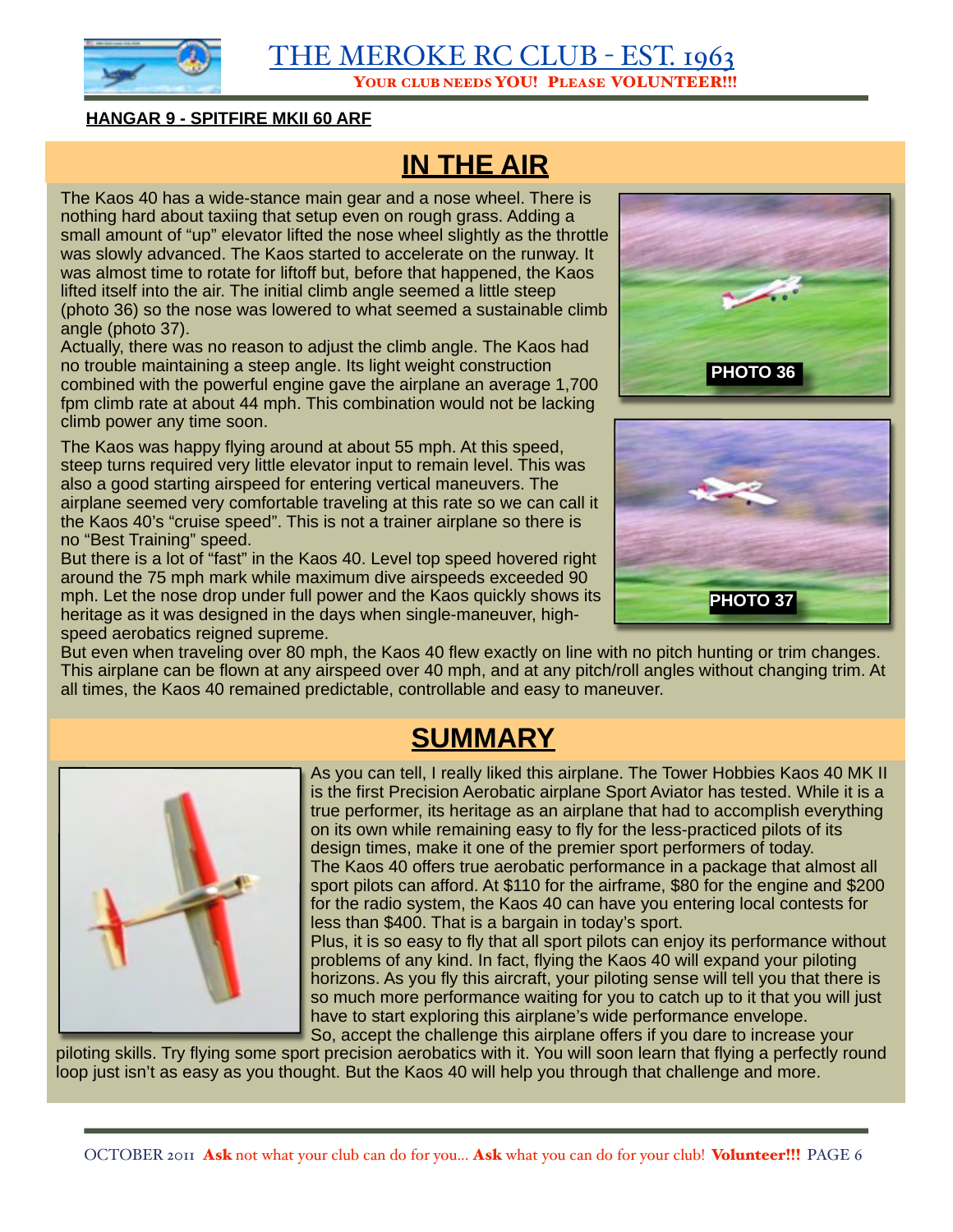

#### **HANGAR 9 - SPITFIRE MKII 60 ARF**

### **SPECIFICATIONS**

Manufacturer: Tower Hobbies  $Wingspan:$   $55 \in \mathbb{R}$  $S$ ervos: 4 x Fut.  $S_3151$ Engine: Tower Hobbies .46 Length:  $48.5$  in.  $Wing Area: 566 sq. in.$ Wing Loading: 22.8 oz./sq. ft. Weight:  $\frac{5.6 \text{ lb}}{1000 \text{ lb}}$ . Airfoil: Fully Symmetrical

### Cost: \$110.00

Special Airframe Features: Fully Symmetrical; Wing, Precision Aerobatic Capable; Light but Strong Construction



### **FLIGHT DATA RESULTS**

\*Takeoff Speed: 37 mph Climb Out ROC: 1,700 fpm @ 44 mph Cruise Speed: 55 mph Top Speed: 75 mph Sustained Climb Rate: 1,900 fpm @ 45 mph Range: 12- 14 minutes Dive Speed: 90+ mph Best Glide Speed: 51 mph Gliding Descent Rate: -900 ft./min. 400' Glide Distance: 2,040 ft Level Stall Speed: 31 mph 60-deg. Bank Stall Speed: 36 mph Landing App. Speed: 47 mph Touch Down Speed: 38 mph \*All results are an average of 3 flight tests



Aircraft Specifications Type: Precision Aerobatic/Sport Engine Used: Tower Hobbies .46 Propeller: APC 11x 6 in. Top RPM: 11,300 Idle RPM: 2,200 Test Weight: 5.6 lb. CG Location:  $3 \frac{3}{8}$  in. in from L.E. Elevator Movement: 5/8 in. Aileron Movement: 3/8 in. Rudder Movement: 1.25 in.

Notable Positives Excellent aerobatic abilities Fast assembly Very good looks Light flying weight Very strong construction Very easy to fly Notable Negatives Wing mounting bolt plate weak Trim can loosen over time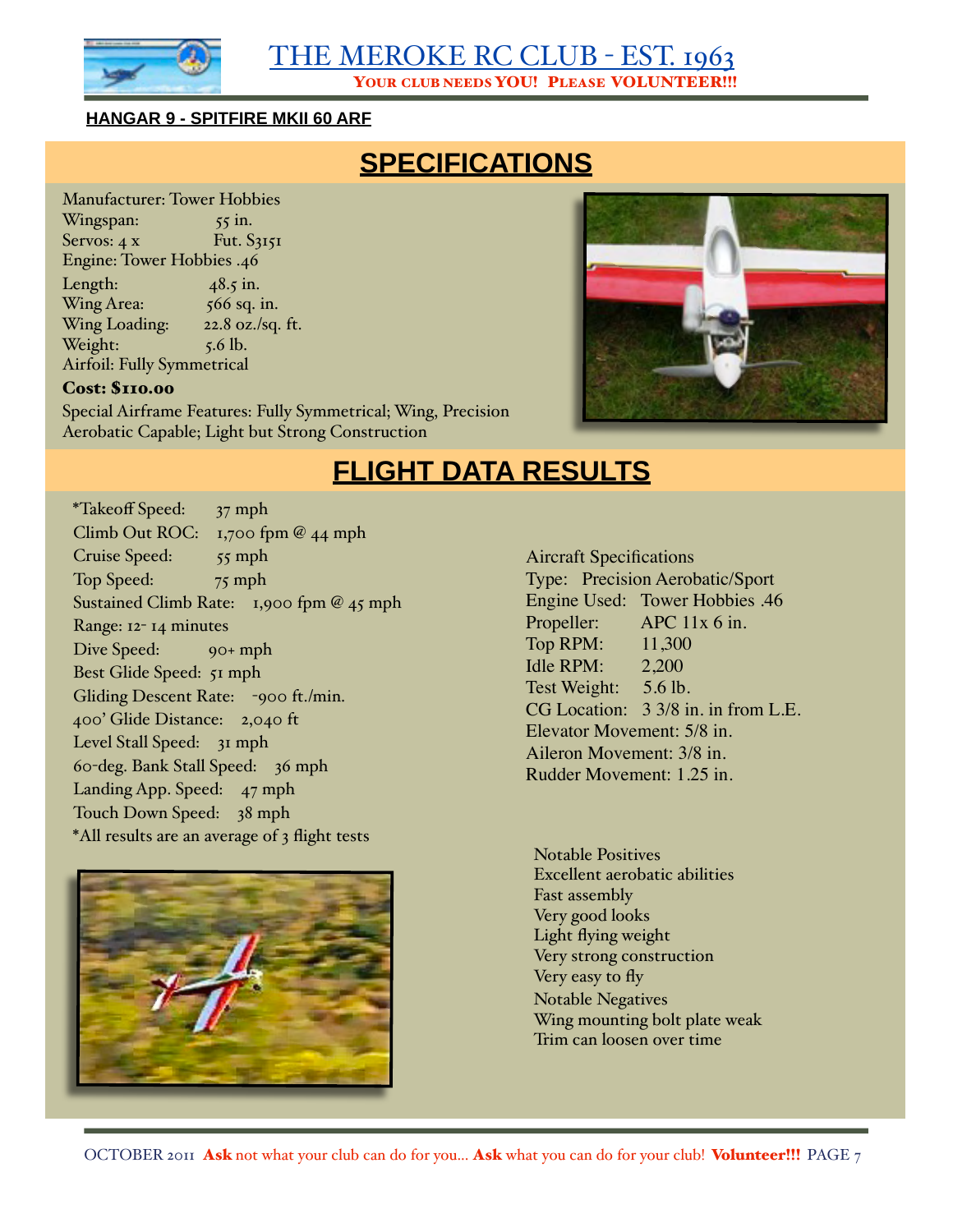

### **MEROKE PICNIC**

On Sunday September 17th the Meroke RC Club annual picnic was held at Cedar Creek's Lufbery Aerodrome. The weather cooperated and a fun day was had by all who attended. Meroke members had a wonderful time with their families and were able to sit back, relax and enjoy burgers, hot dogs, gyros, salads, and spirited conversation.



Along with the great day of flying and camaraderie at the Lufbery Aerodrome the Meroke RC Club was honored to have as their guest Legislator Dennis Dunne Sr. Meroke President Ted Evangelatos presented Legislator Dunne with a "Certificate of Appreciation" for his procurement of funds to have the road to the Lufbery Aerodrome paved this past summer. This was a long needed improvement for all who fly at Cedar Creek.





A special thanks to Chris Mantzaris, who supplied the food and the grill. Along with Chris, Nick Guiffre and Roger Scanlon took on the cooking duties with the assistance of Alex Evangelatos. We should all be grateful to them for making it a special day.